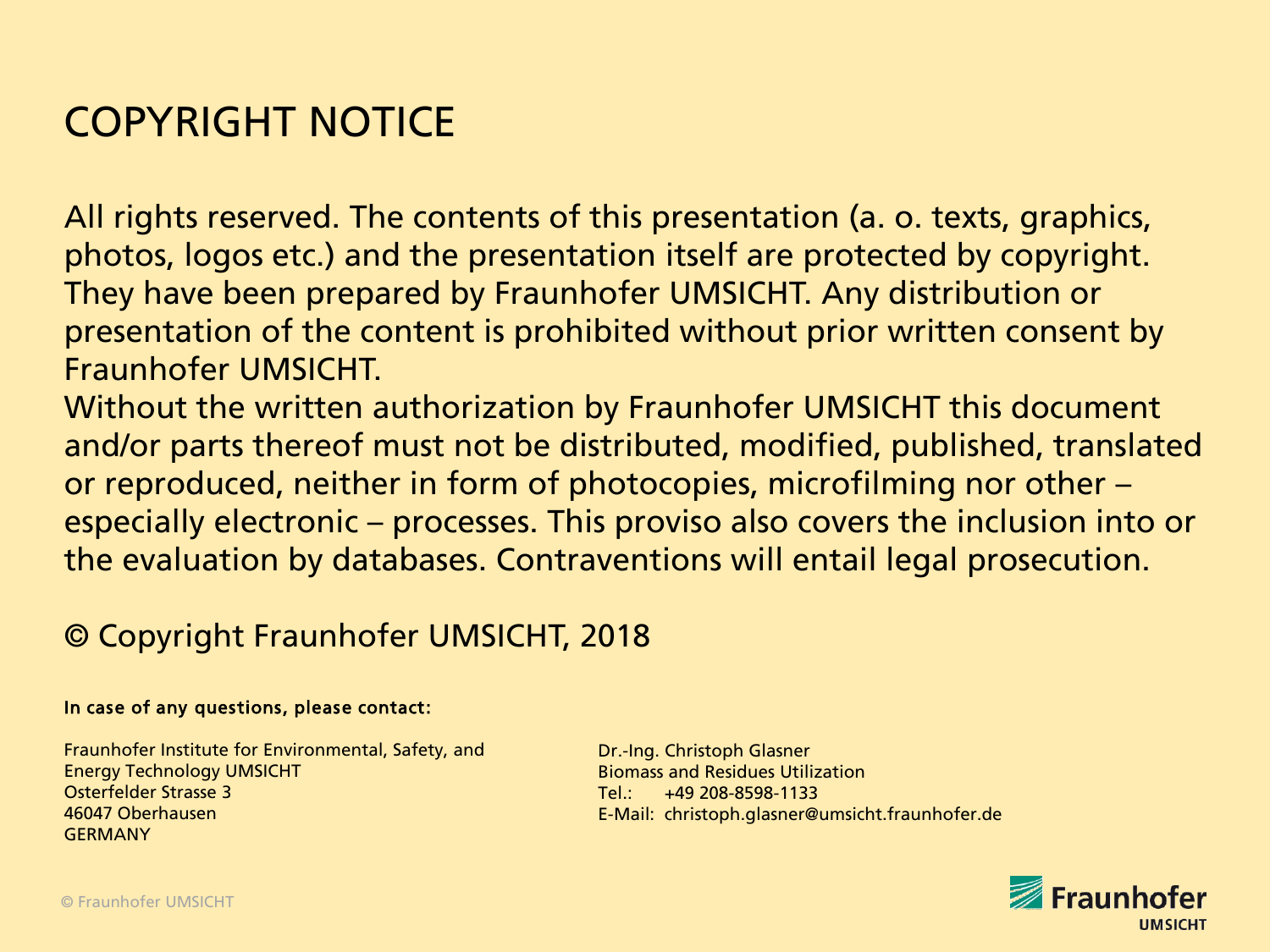# **Adaptions of harvesting methods to reduce weeds on agricultural fields and to gain an unexploited biomass feedstock**

Dr. C. Glasner\*, Prof. C. Andreasen, C. Vieregge, Prof. A. Dikiy





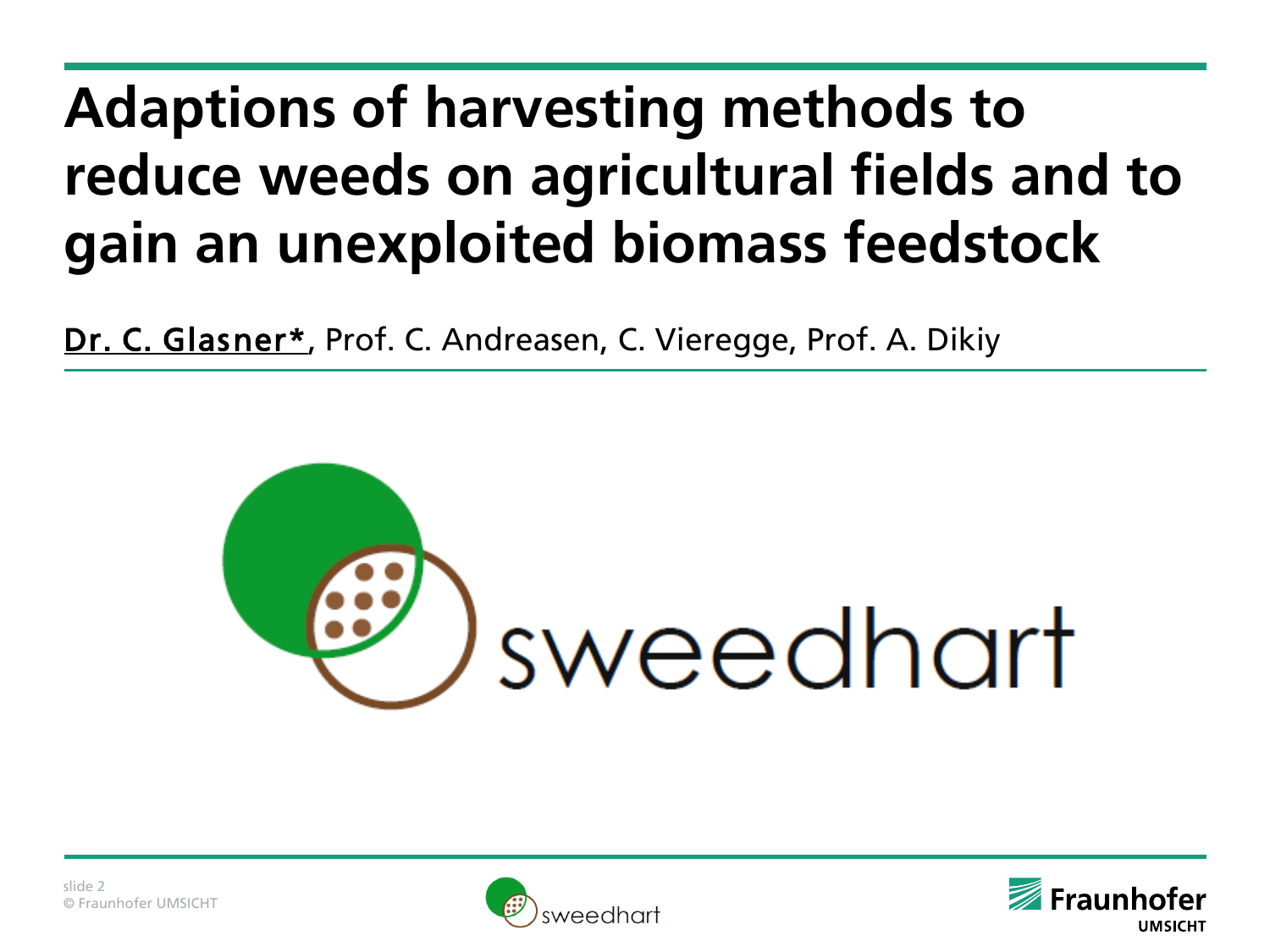

**FACCE SURPLUS** E AND RESILIENT AGRICULTURE<br>ND NON-FOOD SYSTEMS

Sweedhart is a transnational research project funded in the frame of the ERA-NET Cofund FACCE SURPLUS in the frame of the Joint Programming Initiative on Agriculture, Food Security and Climate Change (FACCE-JPI).

- Duration: May 2016 April 2019
- **Aim:** Reduction of weed infestation on fields
- **Idea:** Reduce weed seed infestation by...
	- …killing harvested weed seeds before they are returned to the field
	- $\blacksquare$  ... removing weed seeds from the field by new harvesting methods
	- $\blacksquare$  ... and utilize so far unused side streams



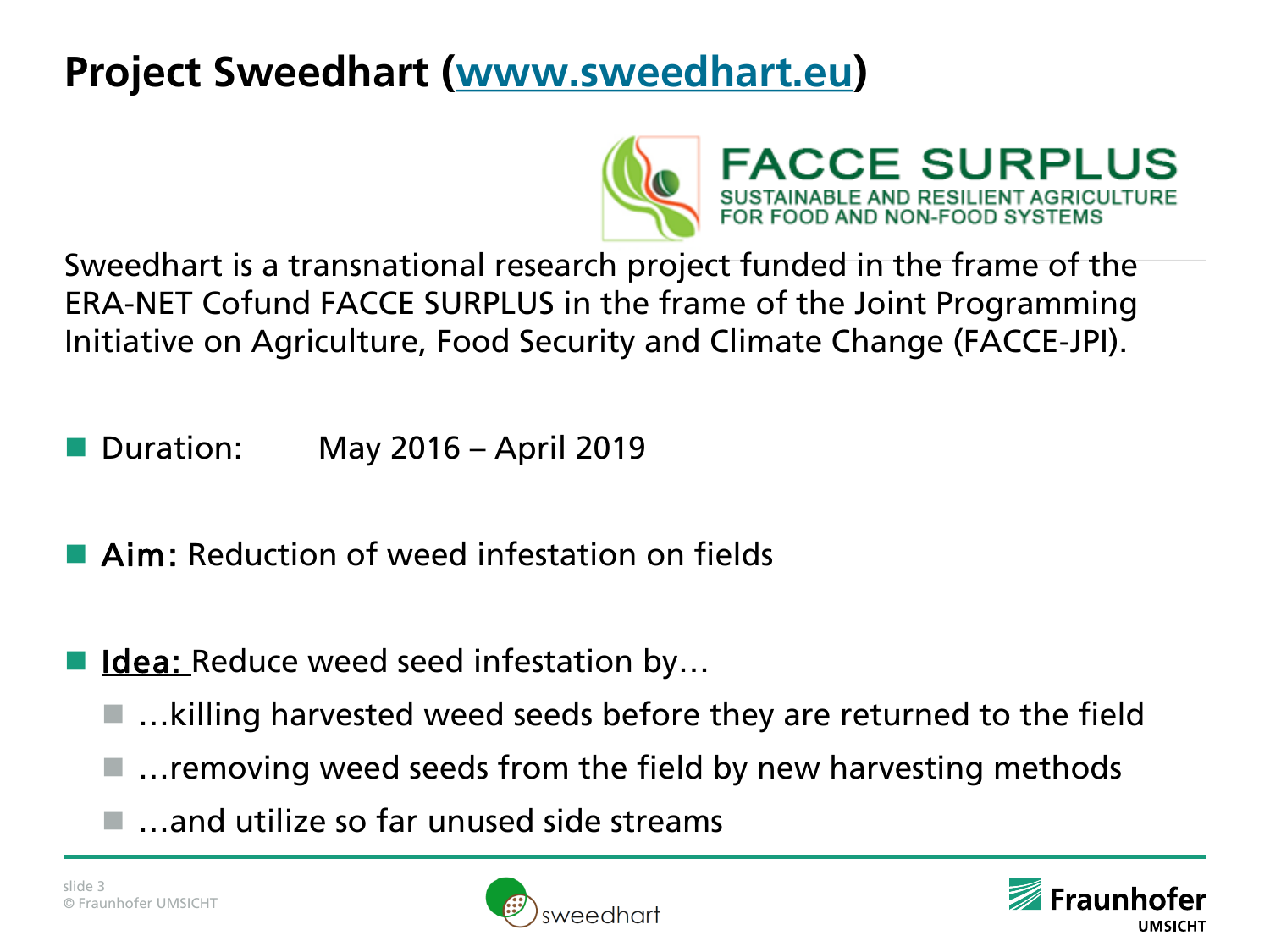#### **Overview of Sweedhart partners**





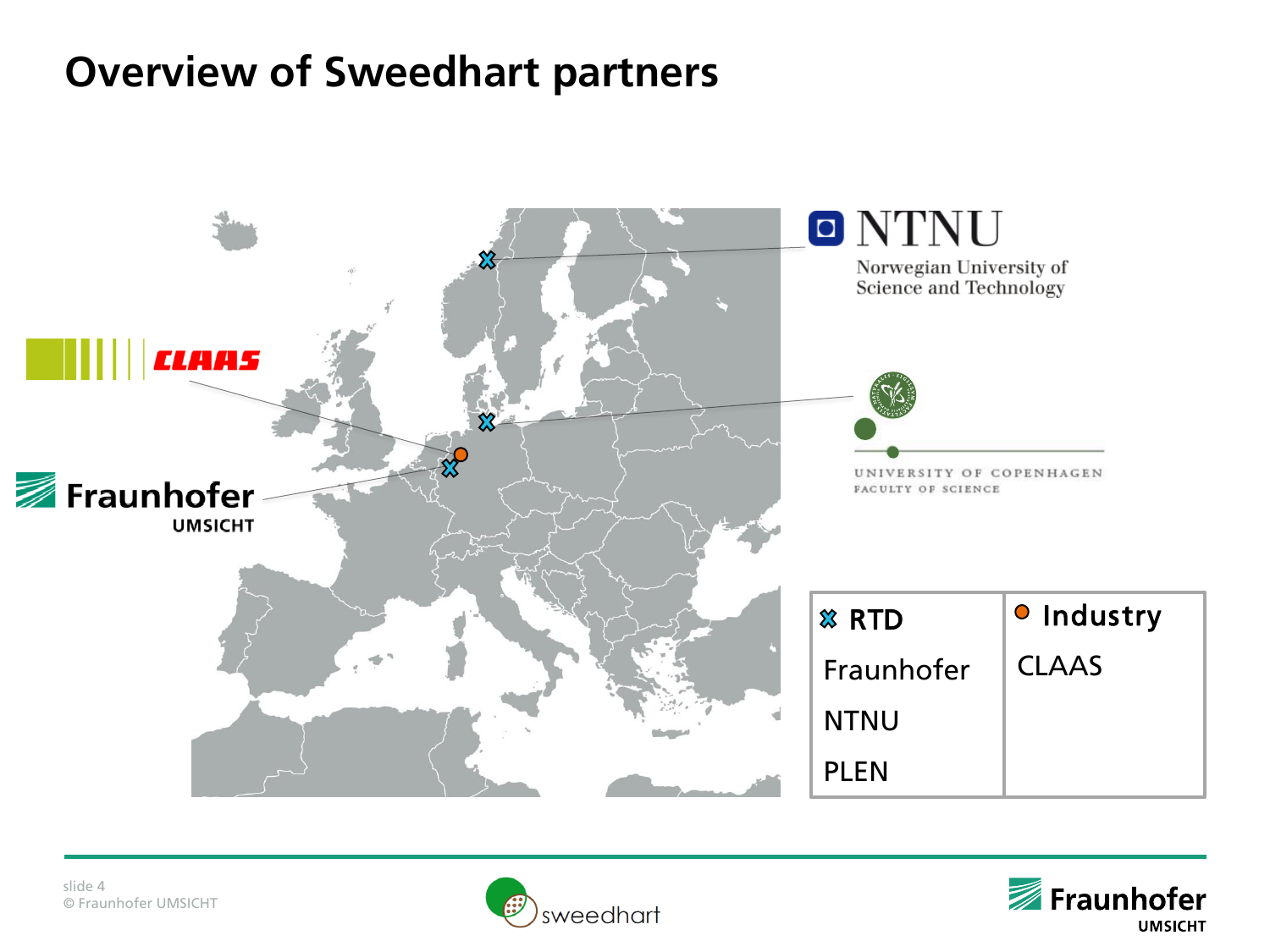



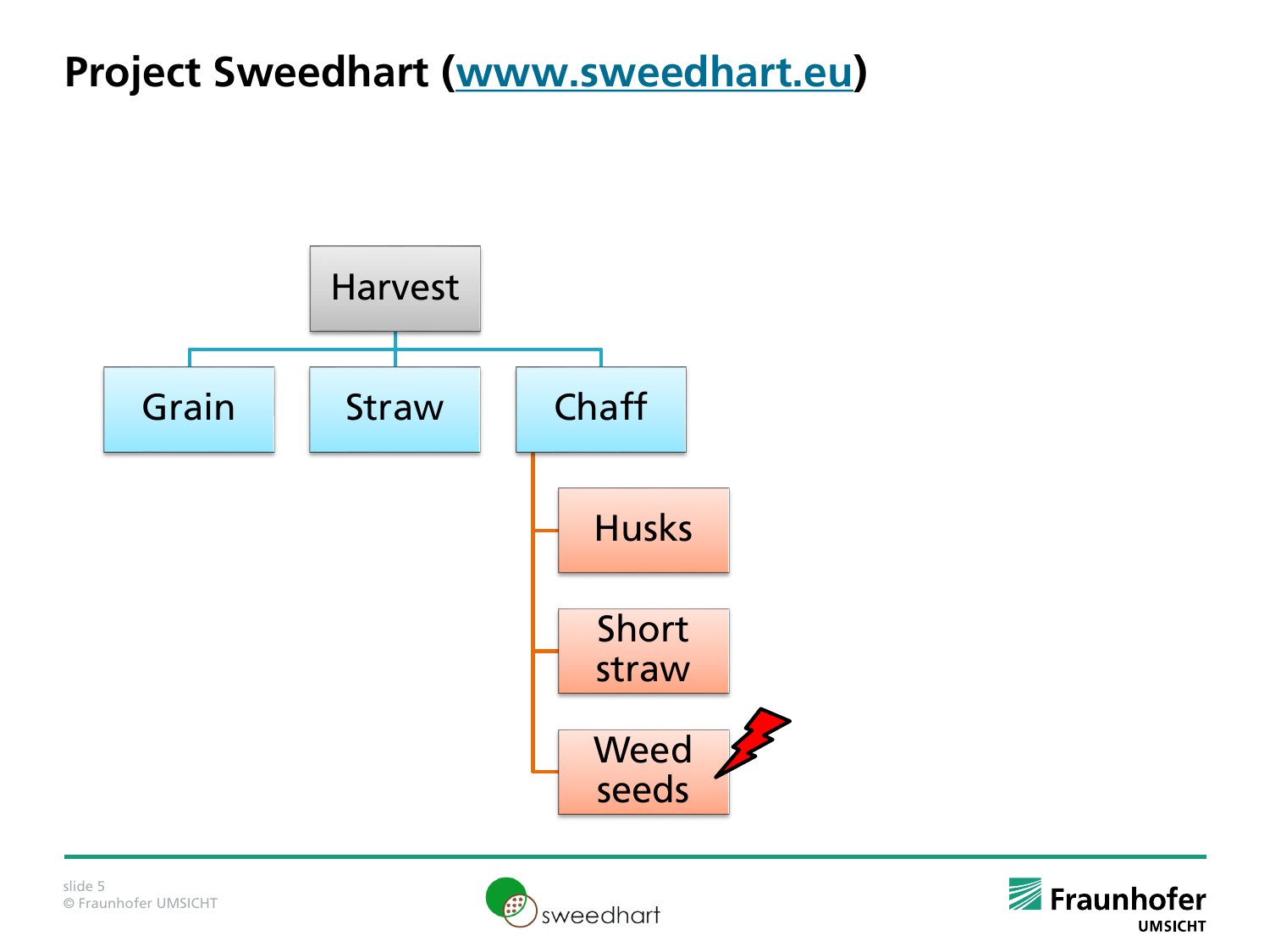



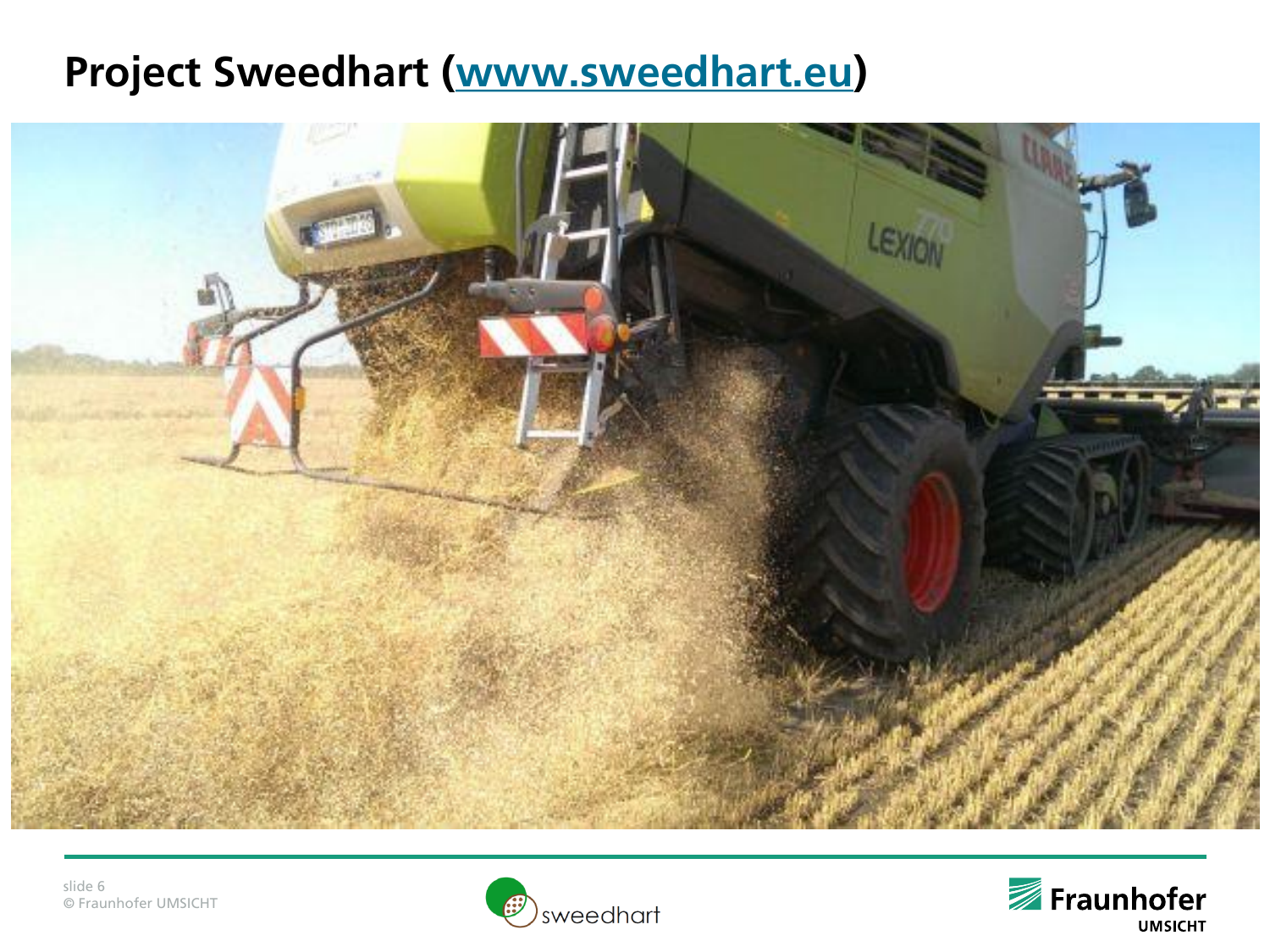



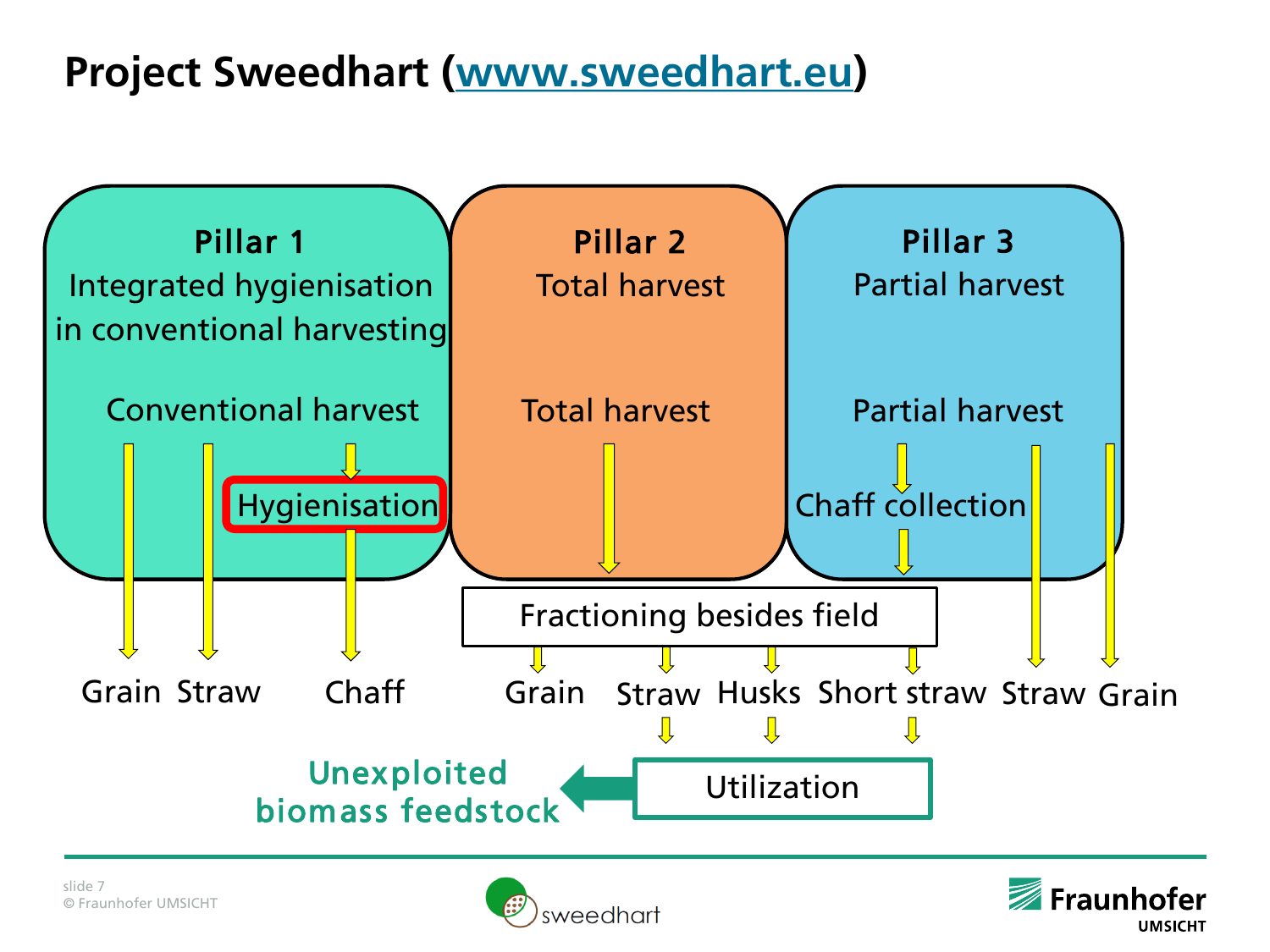# **Pillar 1: Hygienisation of chaff during harvesting**

- Exhaust gas of combine harvester is available as heat source
- **Inactivation of viable weed seeds at 80**  $^{\circ}$ **C**
- Challenge:
	- $\blacksquare$  Heat transfer into the seeds
	- $\blacksquare$  Low residence time ( $\Leftarrow$  2 s)
	- $\blacksquare$  Enough heat amount







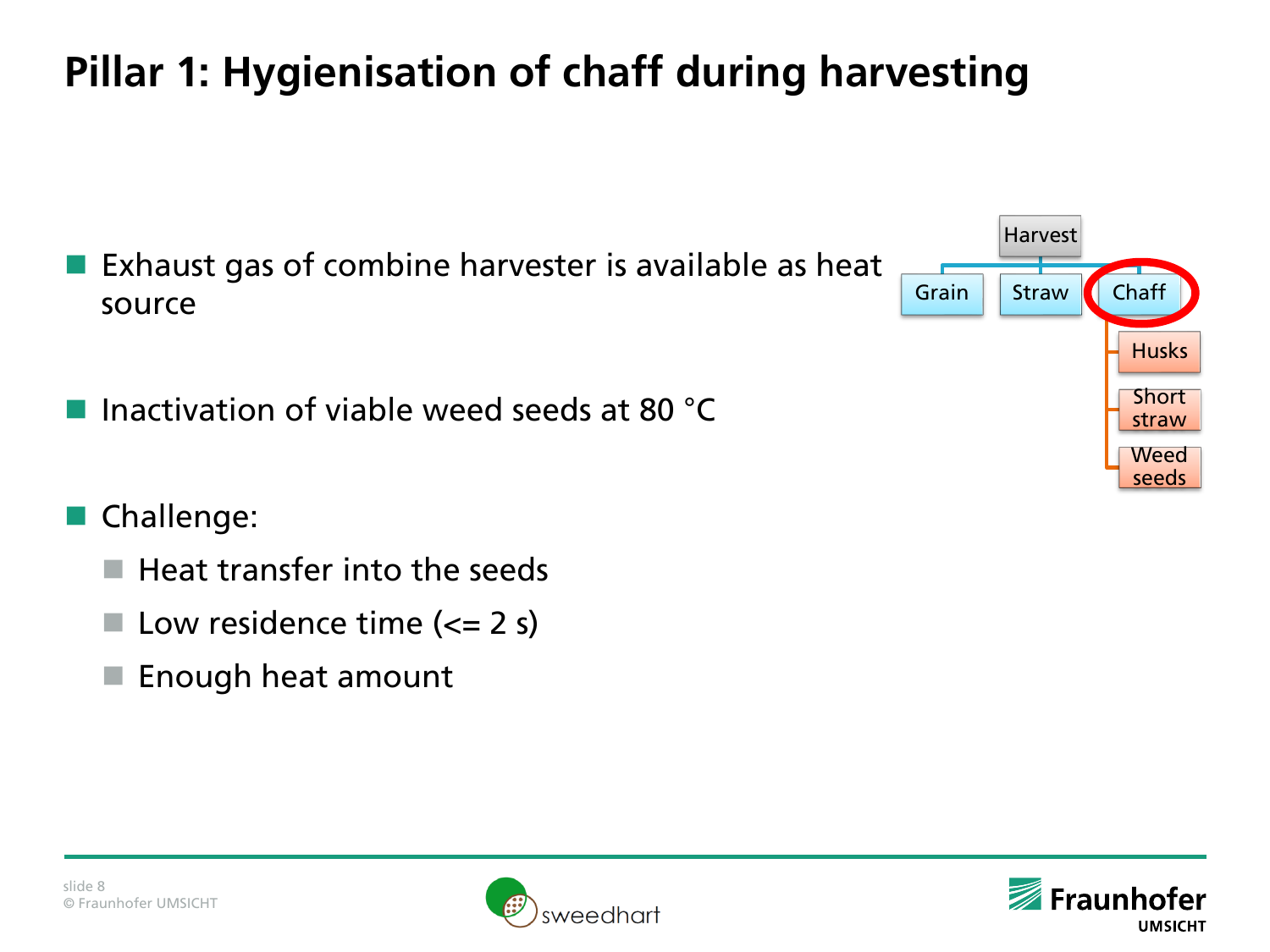## **Pillar 1: Simulation of temperature profile (t = 2 s)**



slide 9 © Fraunhofer UMSICHT



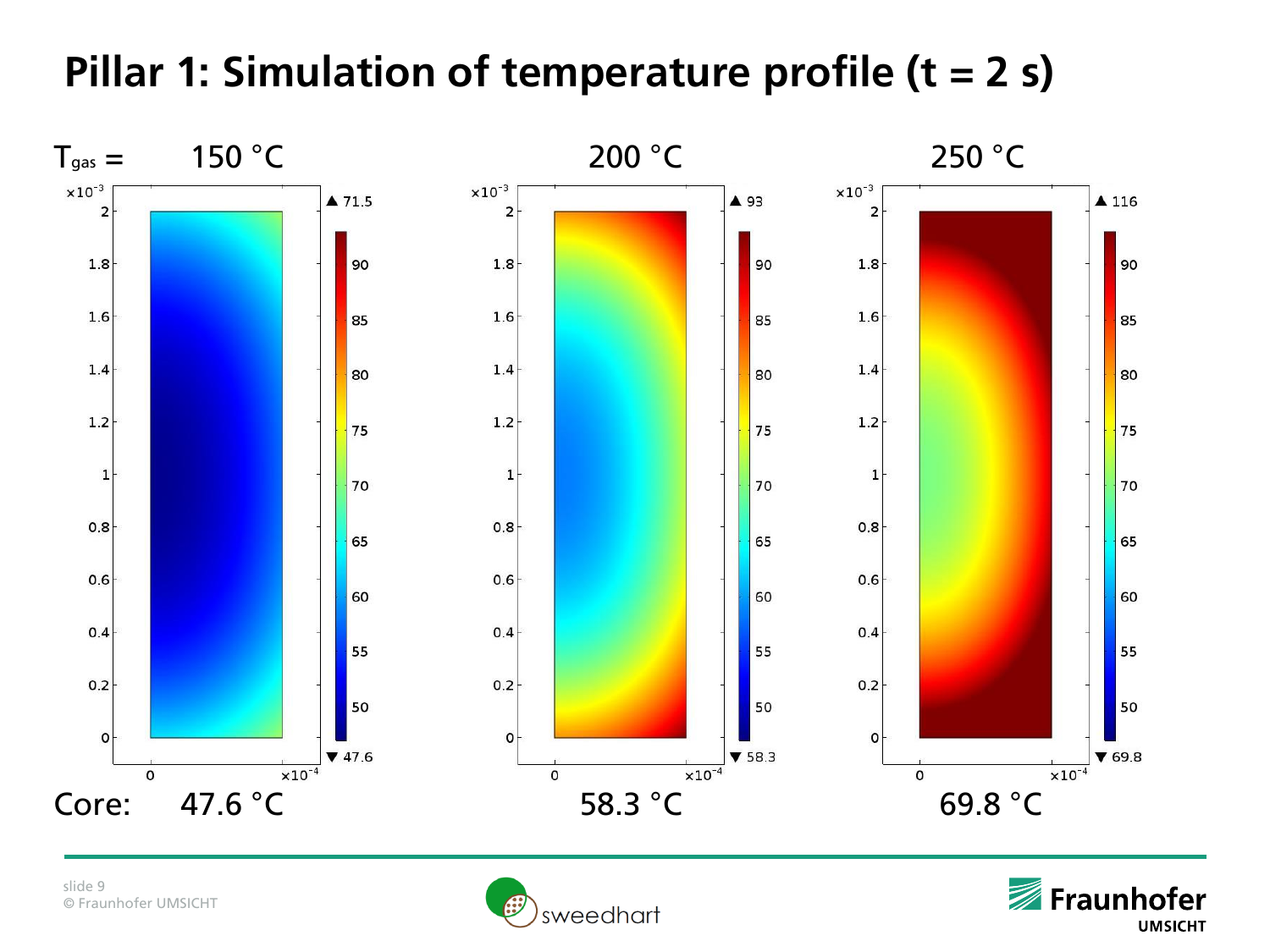## **Pillar 1: Interim results (pure heat, no exhaust gas effect)**



[1] Andreasen, C.; Bitarafan, Z.; Fenselau, J.; Glasner, C. (2018): Exploiting waste heat from combine harvesters to damage harvested weed seeds and reduce weed infestation, Agriculture, 8, 42; doi:10.3390/agriculture8030042



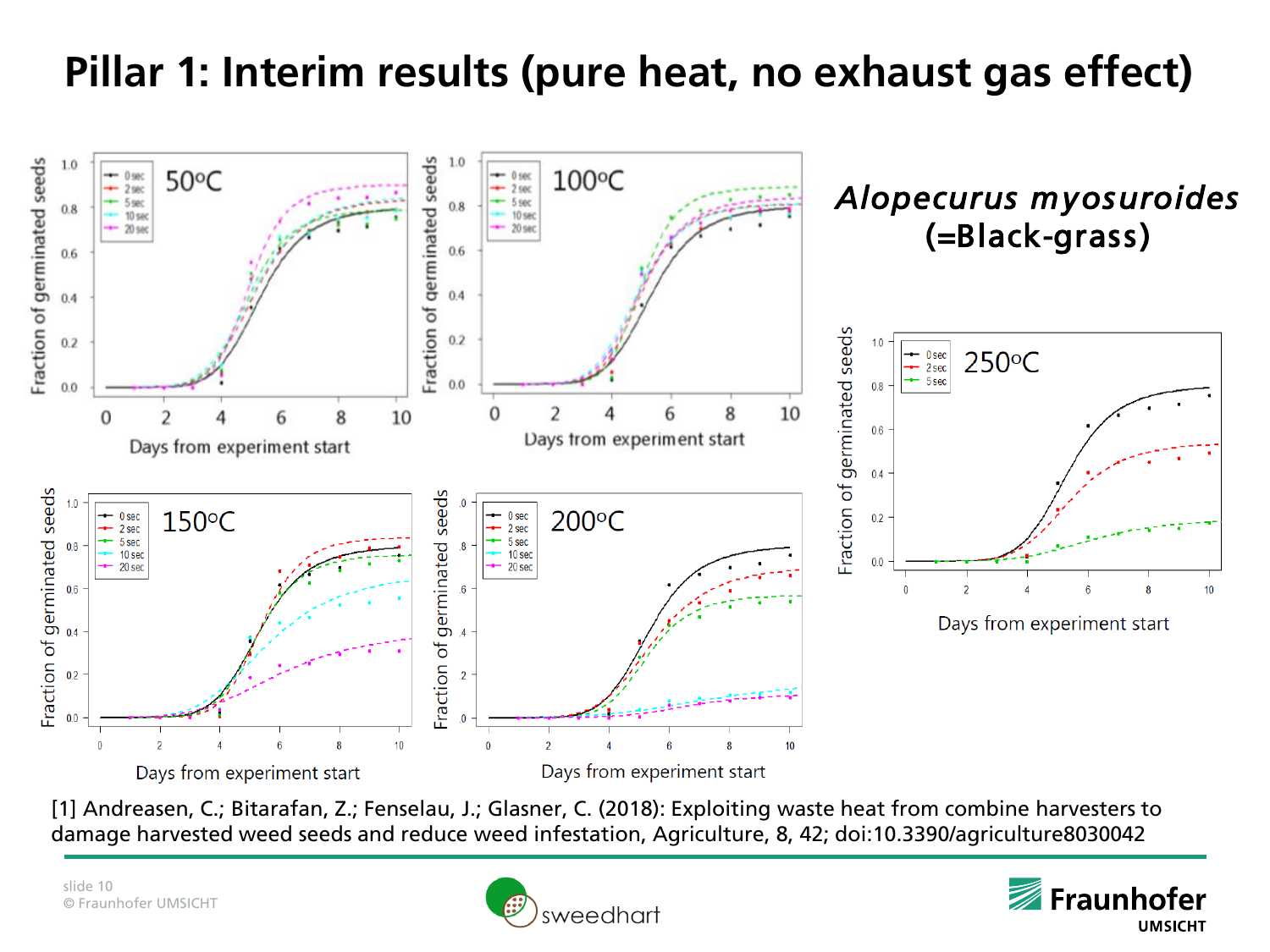# **Pillar 1: Preliminary conclusions**

Pillar 1: Hygienisation of chaff during harvesting

- Higher temperatures are necessary to guarantee an effective hygienization
- Better results with other weed species (=smaller seeds)
- Effect of exhaust gas itself
	- First investigations indicate that more moderate conditions can be used
	- Does negative side effects may occur ( $\rightarrow$  toxic substances)?



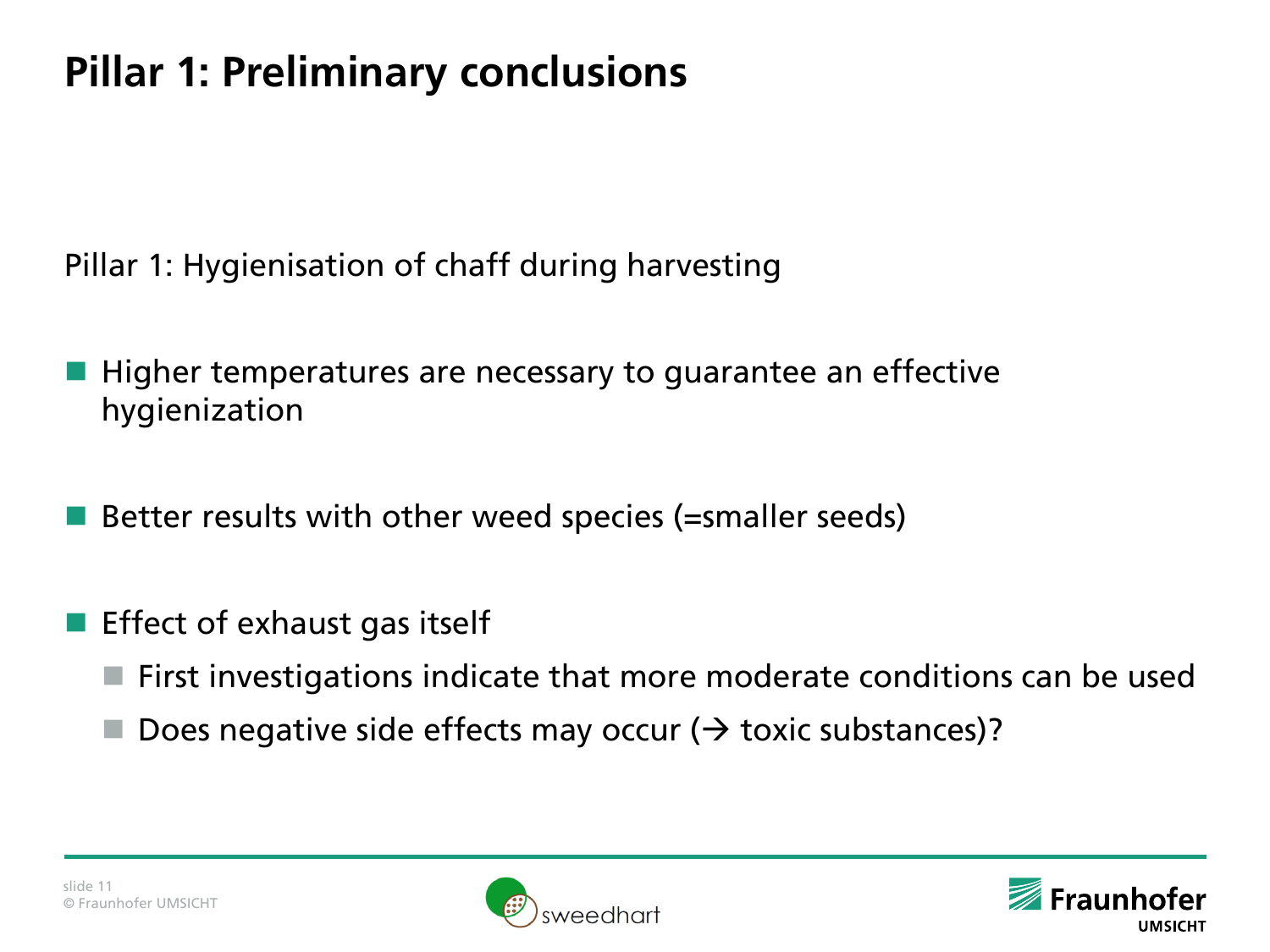### **Pillar 2: Total harvest**

- No cleaning step during harvesting.
- Grains, straw and chaff is stored together in a tank and removed from the field



- The harvested material is separated into:
	- **■** Grains
	- Straw





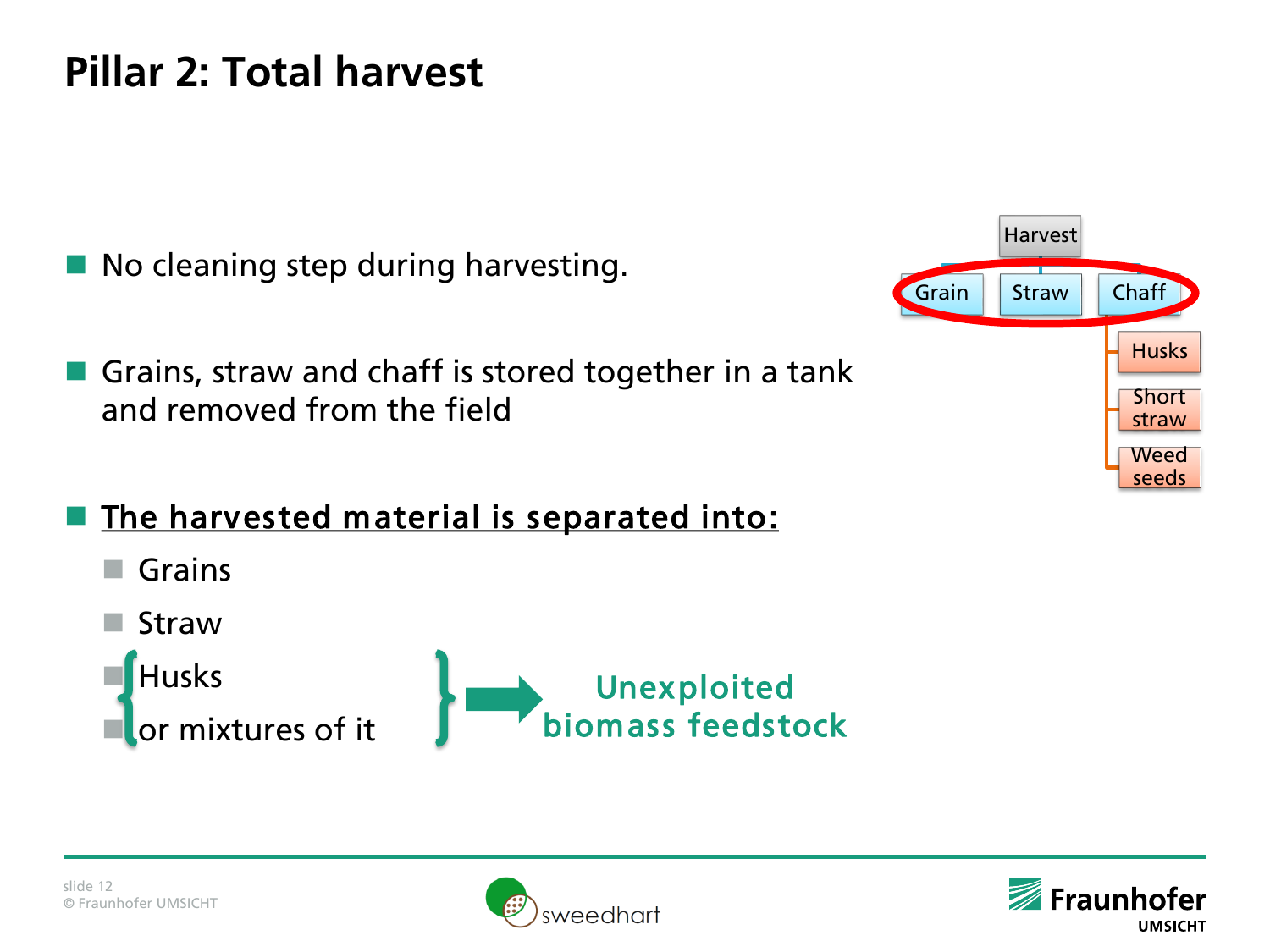## **Pillar 3: Partial harvest**



[2] Weiser, C.; Zeller, V.; Reinicke, F.; Wagner, B.; Majer, S.; Vetter, A.; Thraen, D. (2014): Integrated assessment of sustainable cereal straw potential and different straw-based energy applications in Germany. Applied Energy 114, 749–762.





Harvest

Husks

**Short** straw Weed seeds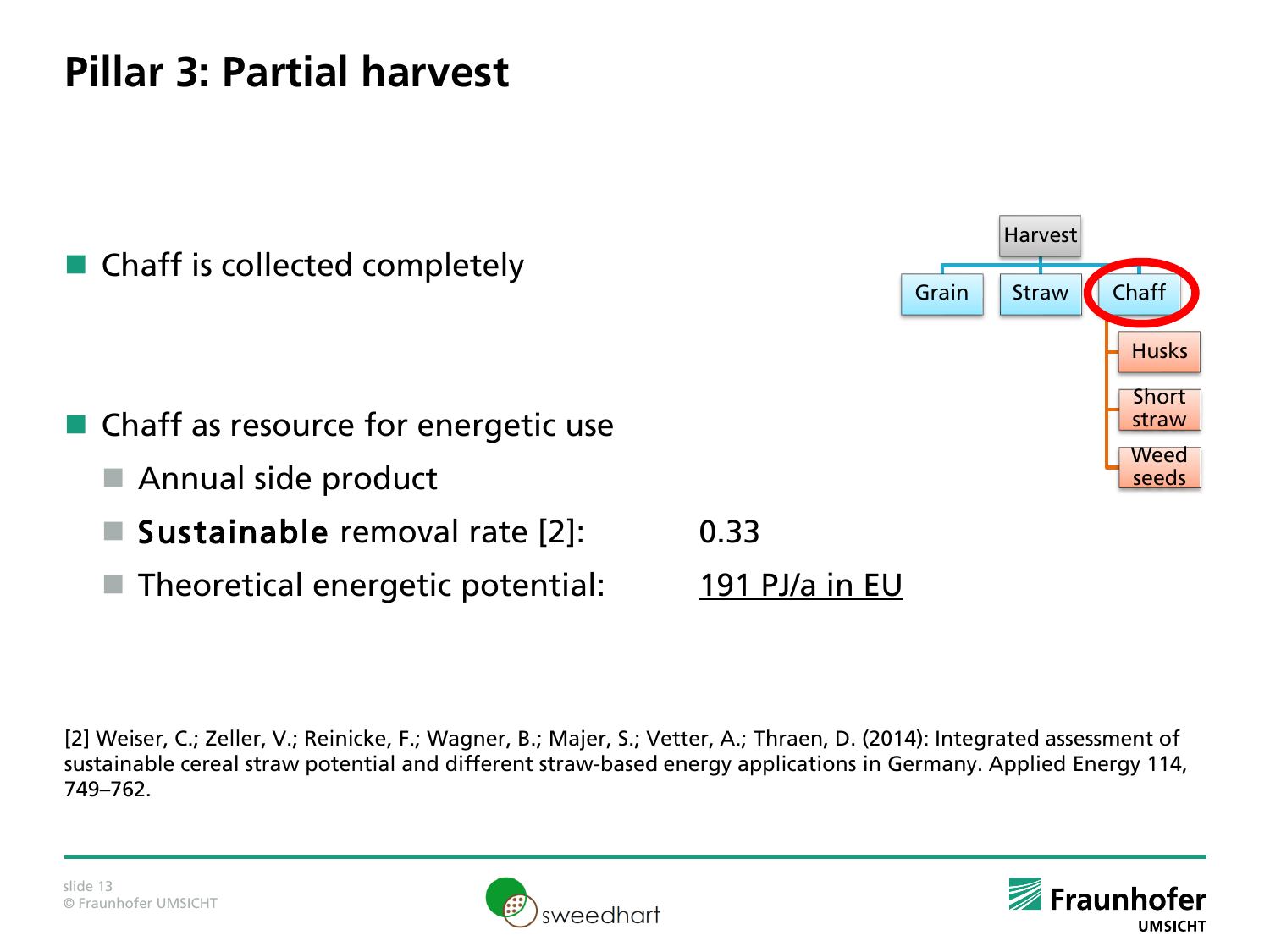### **Pillar 3: Partial harvest**



Evaluation of **energetic usage** of wheat chaff [3]

#### **Pretreatment: Sieving**

- Increased bulk density by 47 %
- Homogeneous particle sizes  $\leq$  5 cm
- Better characteristics for combustion
- Pelletizing: Parameter variation

Combustion: Kinetics and burnout behavior

[3] Weiß, B.; Glasner, C. (2018:): Evaluation of the process steps of pretreatment, pellet production and combustion for an energetic utilization of wheat chaff, Frontiers in Environmental Science - Agroecology and Land Use Systems, submitted and accepted.



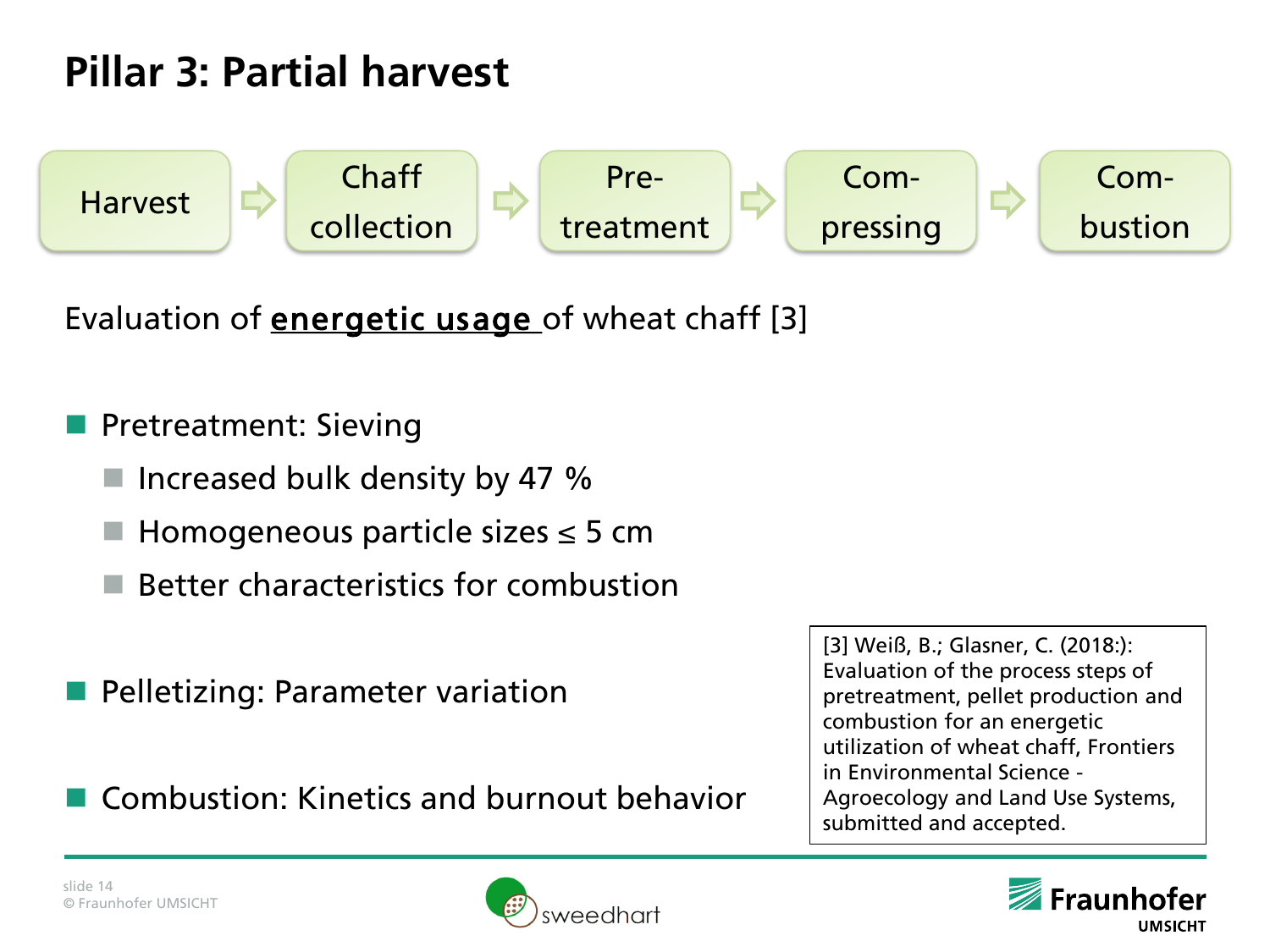## **Pillar 3: Conclusions**

#### Required measures:

- **High ash content**   $\rightarrow$  optimized ash removal and dedusting
- High nitrogen content  $\rightarrow$  primary measures to reduce NOx formation
	- Low sintering temperature  $\rightarrow$  stoking to break sintered ash

#### Possible applications:

- Bubble fluidized bed furnaces: economically for > 5 MWth
- Moving grate furnaces: economically for > 150 kWth



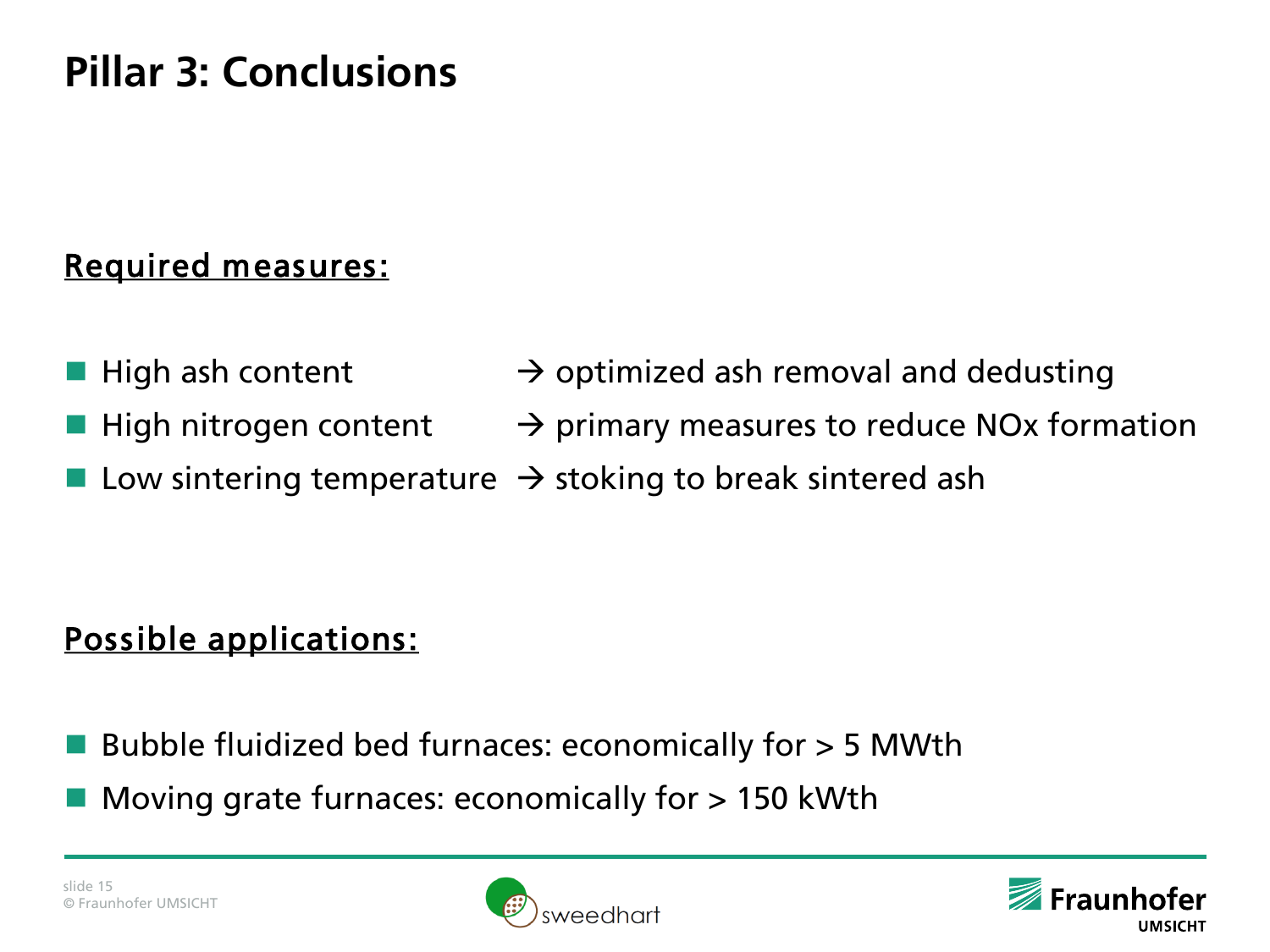## **Conclusions and Outlook**

#### Conclusions:

- All measures showed promising results
- Weed infestation in the fields can be reduced significantly
	- without using herbicides
- Additional biomass is made available by Sweedhart measures

#### Outlook:

- Material use applications for chaff still under investigation
- **Further field tests in 2018**
- Catalogue of weed reduction methods by April 2019 available